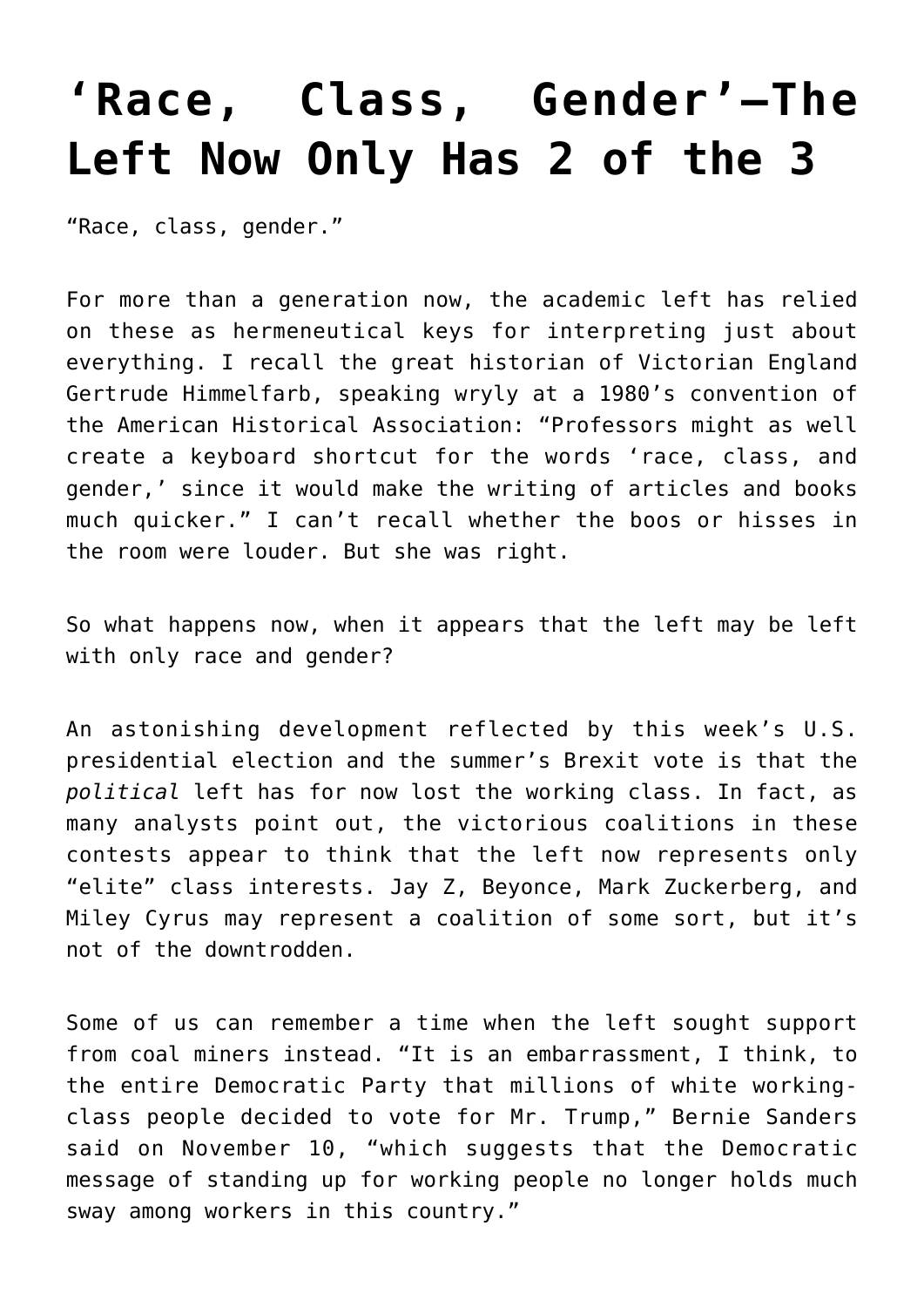And it's not only about white working people. The *Washington* Post [reports today](https://www.washingtonpost.com/news/monkey-cage/wp/2016/11/11/trump-got-more-votes-from-people-of-color-than-romney-did-heres-the-data/) (November 11) that "Trump got more votes from people of color than Romney did." While more analysis is needed to determine the socio-economic makeup of those additional voters, it seems likely, given Trump's widespread characterization by the media and the left as a racist and xenophobe, that they were voting economic interests.

So, what are potential impacts of a nascent political realignment of working people, one that favors a populist center-right political vision over a leftist one? Herewith some thoughts:

1) Working people may be far less interested in, indeed offended by, leftists obsessing on race and gender, sensing that it comes at their expense. Whatever the merits of gay marriage and transgender rights, these are seen more as "onepercenter" than "99-percenter" issues. And the endless slicing and dicing of people by race, ethnicity, sex, sexual orientation and gender identity are seen as mocking any idea that ordinary Americans could actually be "stronger together." The left used to speak of "solidarity" more convincingly.

2) Working people may be tired of being condescended to as "deplorables." Arthur C. Brooks of the American Enterprise Institute [argued](http://www.wsj.com/articles/how-donald-trump-filled-the-dignity-deficit-1478734436) that "the relevant gap [in the election] wasn't income. It was dignity. Too many Americans have lost pride in themselves. We sense dignity by creating value with our lives, through families, communities, and especially work." The left used to champion the special dignity of the working person, but is seen no longer to do so.

3) Working people may sense that institutions that veer left—the media, the entertainment industry, the education establishment, and higher education—deplore them largely